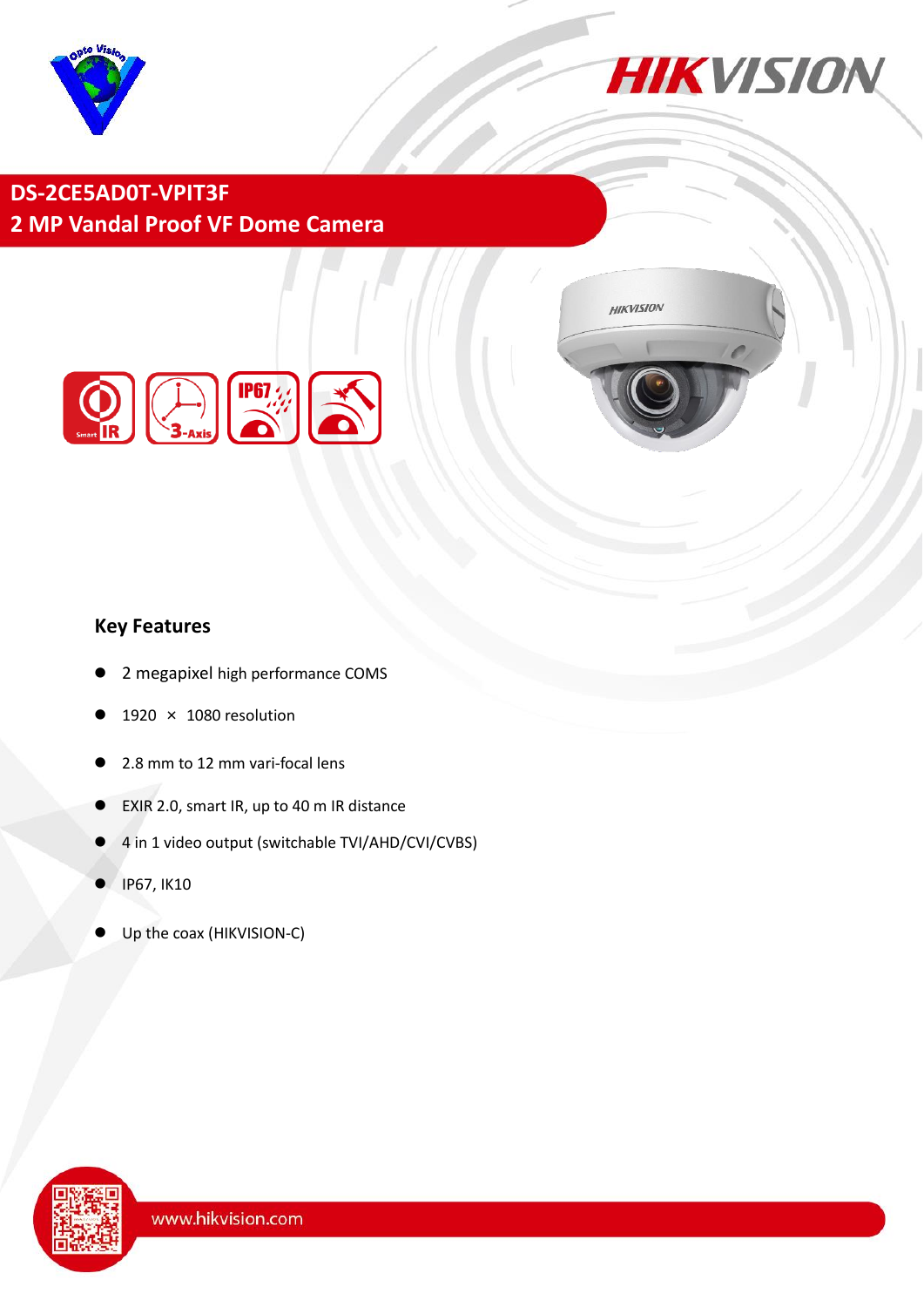

# **Specifications**

7

| <b>Camera</b>                 |                                                                             |
|-------------------------------|-----------------------------------------------------------------------------|
| <b>Image Sensor</b>           | 2.0 megapixel progressive scan CMOS                                         |
| Signal System                 | PAL/NTSC                                                                    |
| Frame Rate                    | PAL: 1080p@25fps<br>NTSC: 1080p@30fps                                       |
| Resolution                    | 1920 (H) × 1080 (V)                                                         |
| Min. illumination             | Color: 0.01 Lux@(F1.2, AGC ON), 0 Lux with IR                               |
| <b>Shutter Time</b>           | PAL: 1/25 s to 1/50, 000 s<br>NTSC: 1/30 s to 1/50, 000 s                   |
| Lens                          | 2.8 mm to 12 mm vari-focal lens                                             |
| Horizontal Field of View      | 102.25 ° to 32 °                                                            |
| Lens Mount                    | $\Phi$ 14                                                                   |
| Day & Night                   | IR cut filter                                                               |
| Angle Adjustment              | Pan: 0° to 355°, Tilt: 0° to 70°, Rotation: 0° to 355°                      |
| Synchronization               | Internal synchronization                                                    |
| <b>Menu</b>                   |                                                                             |
| <b>AGC</b>                    | Low/middle/high                                                             |
| Day/Night Mode                | Smart/color/BW(Black and White)                                             |
| <b>Backlight Compensation</b> | Yes                                                                         |
| <b>DWDR</b>                   | Yes                                                                         |
| Language                      | English, Chinese                                                            |
| Functions                     | Brightness, Sharpness, DNR, Mirror                                          |
| <b>Interface</b>              |                                                                             |
| Video Output                  | 1 HD analog output                                                          |
| Switch Button                 | TVI/AHD/CVI/CVBS                                                            |
| <b>General</b>                |                                                                             |
| <b>Operating Conditions</b>   | -40 °C to 60 °C (-40 °F to 140 °F), Humidity 90% or less (non-condensation) |
| Power Supply                  | 12 VDC ±25%                                                                 |
| Power Consumption             | Max. 4 W                                                                    |
| <b>Protection Level</b>       | IP67, IK10                                                                  |
| Material                      | Metal                                                                       |
| IR Range                      | Up to 40 m                                                                  |
| Communication                 | Up the coax, Protocol: HIKVISION-C (TVI output)                             |
| <b>Dimensions</b>             | $\emptyset$ 141 mm × 99.9 mm ( $\emptyset$ 5.55" × 3.93")                   |
| Weight                        | Approx. 800 g (1.76 lb.)                                                    |